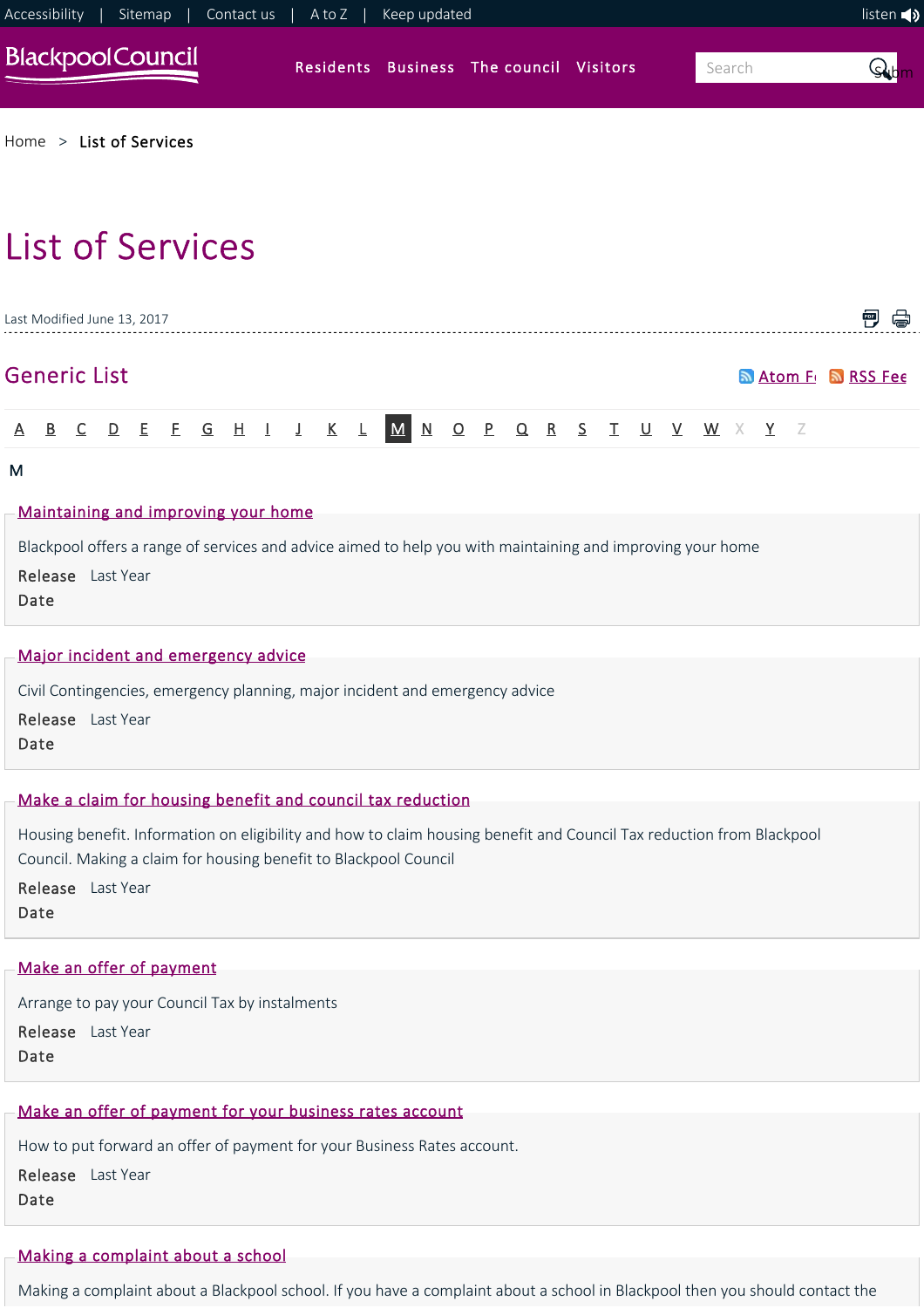school's governing body.

Release Last Year Date

#### [Making a designation](https://www.blackpool.gov.uk/Business/Licensing-and-permits/Housing-licences/Making-a-designation.aspx)

Making a designation for additional and selective licensing schemes in Blackpool Release Last Year Date

# [Making a Freedom of information request](https://www.blackpool.gov.uk/Your-Council/Transparency-and-open-data/Freedom-of-information/Making-a-Freedom-of-information-request.aspx)

How to make a Freedom of information request to Blackpool Council and how we will deal with your enquiry.

Release Last Year Date

### [Making a request](https://www.blackpool.gov.uk/Your-Council/Transparency-and-open-data/Environmental-information-regulations/Making-a-request.aspx)

How to make an Environmental information request to Blackpool Council and how this enquiry will be handled Release Last Year Date

#### [Making a subject access request](https://www.blackpool.gov.uk/Your-Council/Transparency-and-open-data/Data-protection/Making-a-subject-access-request.aspx)

How to make a data subject access request to Blackpool Council and how we will handle your request.

Release Last Year Date

# [Managing asbestos](https://www.blackpool.gov.uk/Residents/Waste-and-recycling/Tip-and-household-waste-recycling-centre/Managing-asbestos.aspx)

Advice on how to manage asbestos disposal in Blackpool Release Last Year Date

#### [Mandatory HMO licensing](https://www.blackpool.gov.uk/Business/Licensing-and-permits/Housing-licences/Mandatory-HMO-licensing.aspx)

Guidance for landlords and letting agents on the requirement for licensing houses in multiple occupation in Blackpool

Release Last Year Date

#### [Market position statement ‐ Supported housing](https://www.blackpool.gov.uk/Business/Residential-landlords/Supported-housing/Market-position-statement-Supported-housing.aspx)

Provides an understanding on supported housing requirements for Blackpool, ensuring there is sufficient, safe and appropriate accommodation with support for adults of working age with long term health conditions/ and or disability.

Release This Year Date

# [Marriage licence renewals ‐ Savoy Hotel](https://www.blackpool.gov.uk/Business/Licensing-and-permits/Marriage-and-civil-partnerships/Marriage-licence-renewals-Savoy-Hotel.aspx)

Marriage licence renewals ‐ Savoy hotel Release Last Year Date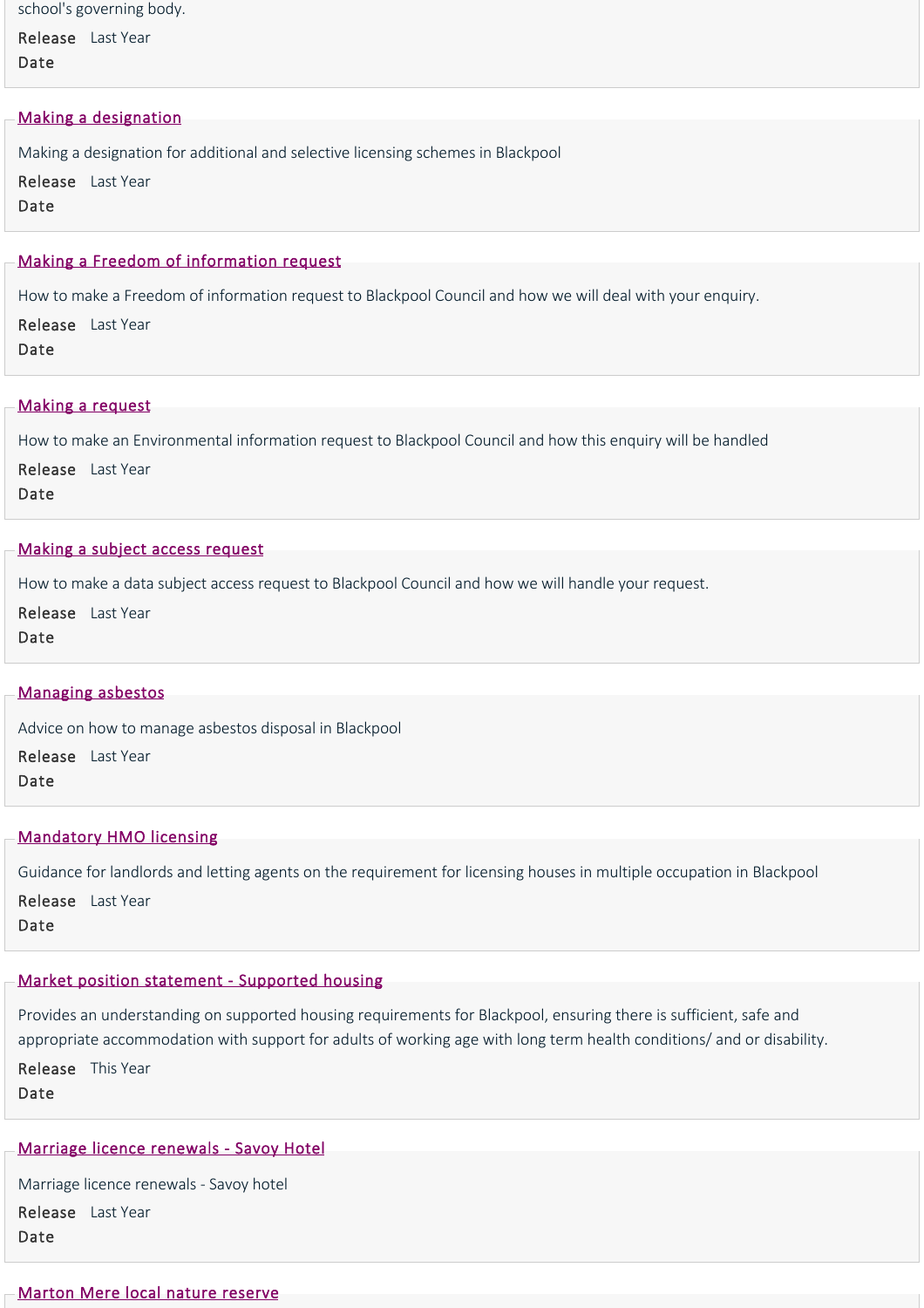Marton Mere local nature reserve in Blackpool, nationally accredited as a Site of Special Scientific Interest. Release Last Year Date

#### [Marton Moss conservation area](https://www.blackpool.gov.uk/Residents/Planning-environment-and-community/Planning/Conservation/Marton-Moss-conservation-area/Marton-Moss-conservation-area.aspx)

Marton Moss conservation area

Release Last Year Date

## [Marton Moss conservation area appraisal](https://www.blackpool.gov.uk/Residents/Planning-environment-and-community/Planning/Conservation/Marton-Moss-conservation-area/Marton-Moss-conservation-area-appraisal.aspx)

Marton Moss conservation area appraisal

Release Last Year Date

# [Marton Moss forum and area decision notice](https://www.blackpool.gov.uk/Residents/Planning-environment-and-community/Planning/Planning-policy/Marton-Moss-forum-and-area-decision-notice.aspx)

Marton Moss forum and area decision notice Release Last Year Date

#### [Mayors of Blackpool](https://www.blackpool.gov.uk/Your-Council/The-Council/The-Mayor/Mayors-of-Blackpool.aspx)

The past mayors of Blackpool and also particulars of service

Release Last Year Date

# [Means to pick up](https://www.blackpool.gov.uk/Residents/Planning-environment-and-community/Dogs/Means-to-pick-up.aspx)

Details of the dog control public space protection order means to pick up.

Release Last Year Date

# **[Meetings](http://democracy.blackpool.gov.uk/ieDocHome.aspx?bcr=1)**

Release Last Year Date

#### [Mereside library](https://www.blackpool.gov.uk/Residents/Libraries-arts-and-heritage/Libraries/Libraries-and-opening-times/Mereside-library.aspx)

Mereside Library Blackpool, opening times location and facilities Release Last Year Date

#### [Mereside Park](https://www.blackpool.gov.uk/Residents/Parks-and-community-facilities/Parks,-playgrounds-and-community-facilities/Mereside-Park.aspx)

Information including facilities and location of Mereside Park Blackpool

Release Last Year Date

# [Minerals and waste](https://www.blackpool.gov.uk/Residents/Planning-environment-and-community/Planning/Planning-policy/Minerals-and-waste.aspx)

Blackpool Council works jointly with Lancashire County Council and Blackburn with Darwen Council in producing a Joint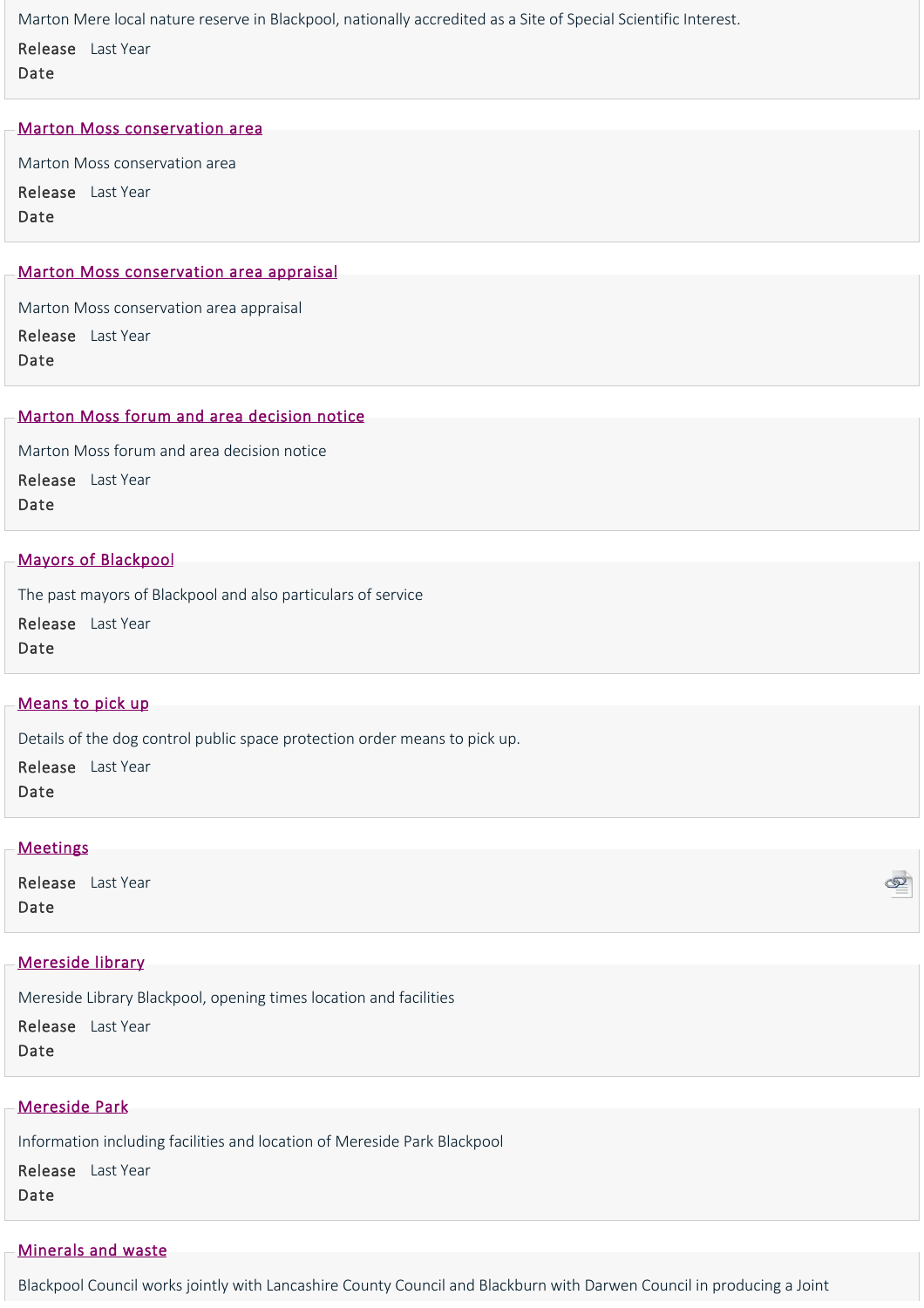Lancashire Minerals and Waste Development Framework. .

Release Last Year Date

# [Minor aids and equipment](https://www.blackpool.gov.uk/Residents/Housing/Support-in-your-own-home/Minor-aids-and-equipment.aspx)

Help and assistance from Blackpool Social Services and other organisations in Blackpool to help disabled people live at home independently

Release Last Year Date

# [Minutes and agendas](http://democracy.blackpool.gov.uk/ieDocSearch.aspx?bcr=1)

Release Last Year Date

# [Missed bin collection](https://www.blackpool.gov.uk/Residents/Waste-and-recycling/Bin-collections/Missed-bin-collection.aspx)

Report a missed domestic general or recycling waste bin collection

Release Last Year Date

# [Missed commercial waste collection](https://www.blackpool.gov.uk/Business/Commercial-waste/Missed-commercial-waste-collection.aspx)

Report a missed commercial waste collection to Blackpool Council when your bin has been presented between 6.00am‐ 4.00pm but not collected.

Release Last Year Date

# [Mobile platforms and cranes](https://www.blackpool.gov.uk/Business/Licensing-and-permits/Highways-licences-and-permits/Mobile-platforms-and-cranes.aspx)

Applying for a licence to use a mobile platform or crane on the public highway.

Release Last Year Date

# [Money and legal matters](https://www.blackpool.gov.uk/Residents/Health-and-social-care/Social-care-for-adults/Adult-social-services/Money-and-legal-matters.aspx)

Help and advice managing your money and legal matters including information on mental capacity assessments.

Release Last Year

# Date

#### [Monitoring reports](https://www.blackpool.gov.uk/Residents/Planning-environment-and-community/Planning/Planning-policy/Monitoring-reports.aspx)

Blackpool Council's Authority monitoring reports

Release Last Year Date

# [Moor Park](https://www.blackpool.gov.uk/Residents/Parks-and-community-facilities/Parks,-playgrounds-and-community-facilities/Moor-Park.aspx)

Information including location and facilities at Moor Park Blackpool Release Last Year

Date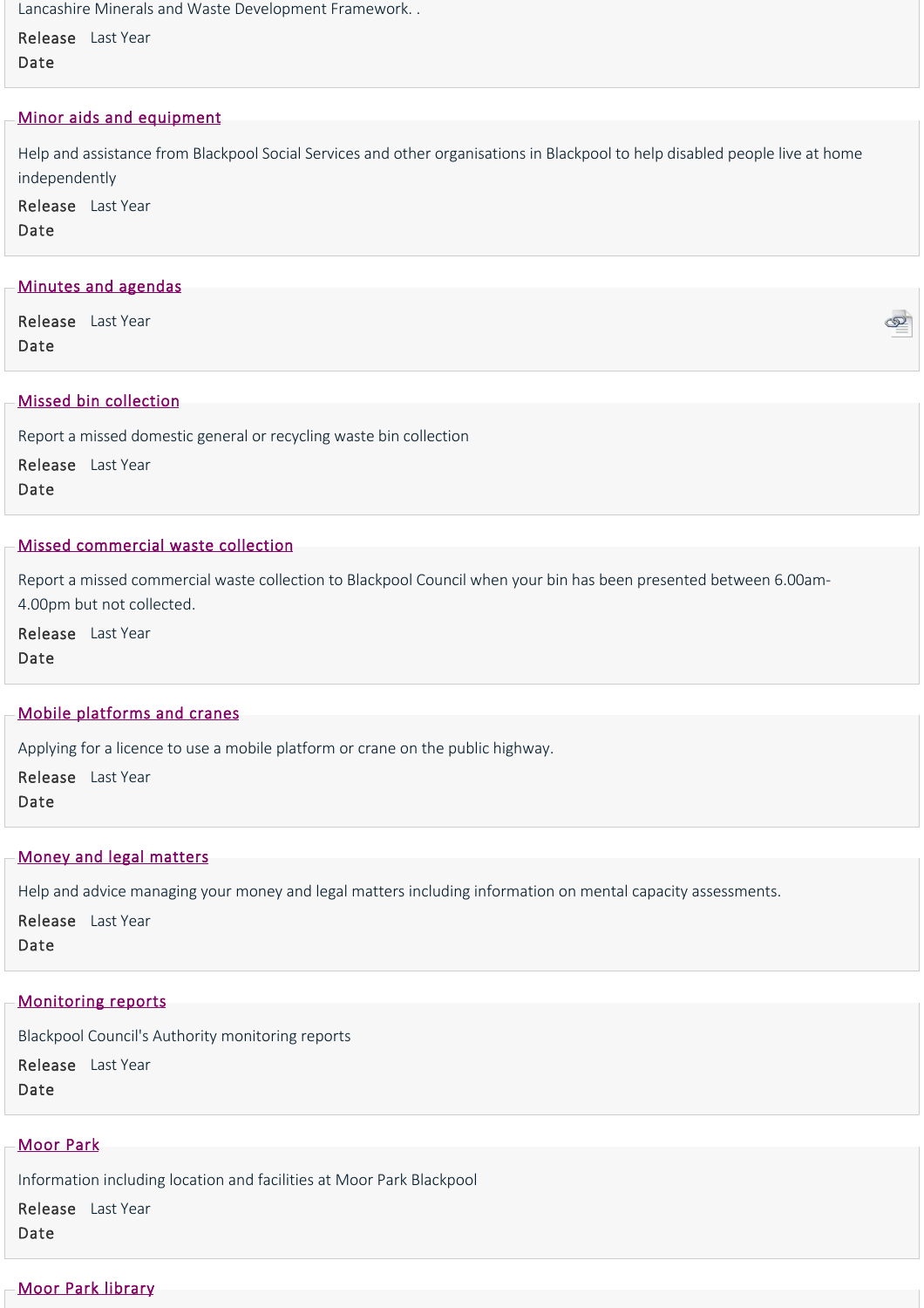Moor Park Bispham Library Blackpool location, opening times and facilities

Release Last Year Date

# [Motorcycle parking](https://www.blackpool.gov.uk/Residents/Parking-roads-and-transport/Parking/Motorcycle-parking.aspx)

Locations for parking you motorbike in Blackpool Release Last Year Date

# [MOTs and taxi inspections](https://www.blackpool.gov.uk/Residents/Parking-roads-and-transport/Transport/MOTs-and-taxi-inspections.aspx)

Blackpool Council offers a public MOT service at their Layton Depot vehicle maintenance unit

Release Last Year Date

# [Moving from children's to adult services](https://www.blackpool.gov.uk/Residents/Health-and-social-care/Children-and-families/Childrens-social-care/Moving-from-childrens-to-adult-services.aspx)

Release Last Year Date

# [Moving from children's to adult services](https://www.blackpool.gov.uk/Residents/Health-and-social-care/Children-and-families/Childrens-social-care/Moving-from-childrens-to-adult-services.aspx)

Information on moving from Children's to adult services

Release Last Year

Date

# [My Blackpool Home residential letting agency](https://www.blackpool.gov.uk/Residents/Housing/Finding-a-home/My-Blackpool-Home-residential-letting-agency.aspx)

How My Blackpool Home residential letting agency can help you find privately rented accommodation in Blackpool. Release Last Year Date

ග

# [My Care Plan](https://www.blackpool.gov.uk/Residents/Health-and-social-care/Children-and-families/JustUz/Your-review/My-Care-Plan.aspx)

information about a care plan Release Last Year Date

# [My IRO](https://www.blackpool.gov.uk/Residents/Health-and-social-care/Children-and-families/JustUz/Your-review/My-IRO.aspx)

INFORMATION about the role of an independent reviewing officer or IRO , contact details for the senior manager of reviewing officers , steve cook

Release Last Year Date

#### [My Review](https://www.blackpool.gov.uk/Residents/Health-and-social-care/Children-and-families/JustUz/Your-review/My-Review.aspx)

information about looked after children's review. what is a review meeting, the role of your IRO and how to get your views heard

Release Last YearDate